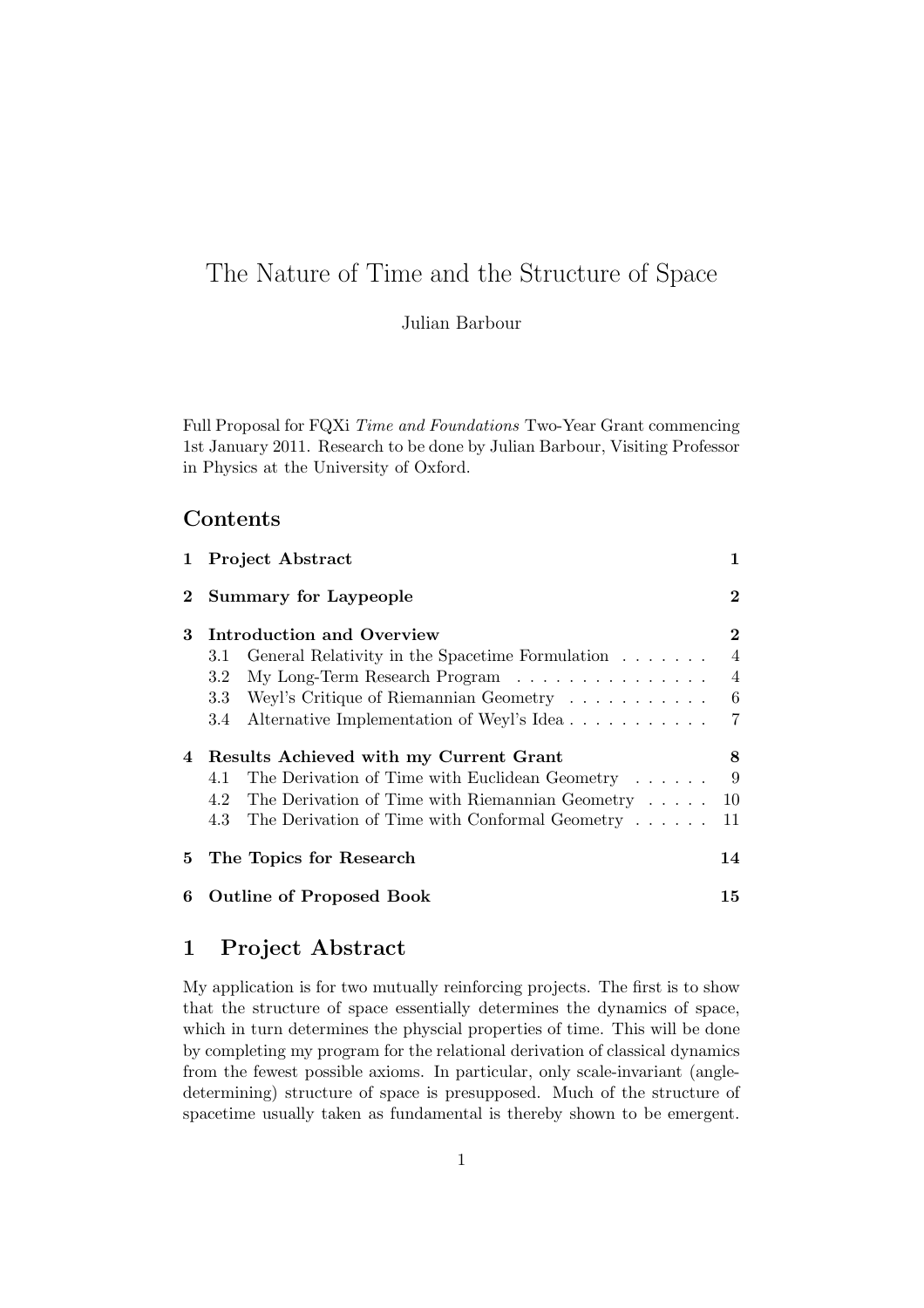This is likely to be important in quantum gravity, in which emergent structure of the classical theory should play no fundamental role. My second project is to write a monograph presenting a unifying vision of the relational foundations of physics. I am confident that I do now have a clear overview of relationalism in classical dynamics. The part played by scale invariance – the relativity of size and its relation to time – was the last piece of the picture to fall into place. A monograph that presents this picture will have value in itself and be a resource for researchers wishing to apply the insights of relational dynamics in quantum gravity.

# 2 Summary for Laypeople

My research project addresses the most fundamental questions in dynamics: What is space? What is time? What is motion? They were hotly debated by Newton and Leibniz three centuries ago and still have central importance because they have to be reconsidered with each new advance in our understanding of nature. They are critical for the greatest outstanding problem in physics: the unification of Einstein's general theory of relativity with quantum mechanics in order to create a quantum theory of the universe. Such a theory is needed to explain why the universe exists in the form it does, why it seems to have been created in a big bang, and why "never resting time" seems always to flow forward from past to future through an elusive present. For many years, I have studied the foundations of dynamics and have shown that Einstein's theory of relativity answers the questions as to the nature of space, time, and motion in a manner that has not hitherto been fully appreciated. My project has two aims: to bring this study to its conclusion and to summarize all this work in a book written to help the creation of the quantum theory of the universe.

# 3 Introduction and Overview

The main aim of my research project is to show that the structure of space essentially determines the dynamics of space, which in turn determines the physcial properties of time, i.e., the nature of time. This will be done by completing my program for the Machian (relational) derivation of the classical dynamics of the universe from the fewest possible axioms. These are: 1) minimal assumptions about the structure of space and the framework it provides for the description of matter; 2) specification of what initial data should determine dynamical evolution; 3) the basic mechanism (best matching) through which this is realized.

I see this project, which should bring to completion my current FQXfunded research, as important preparation for the creation of a corresponding quantum theory, the unfulfilled dream of physicists for at least half a century.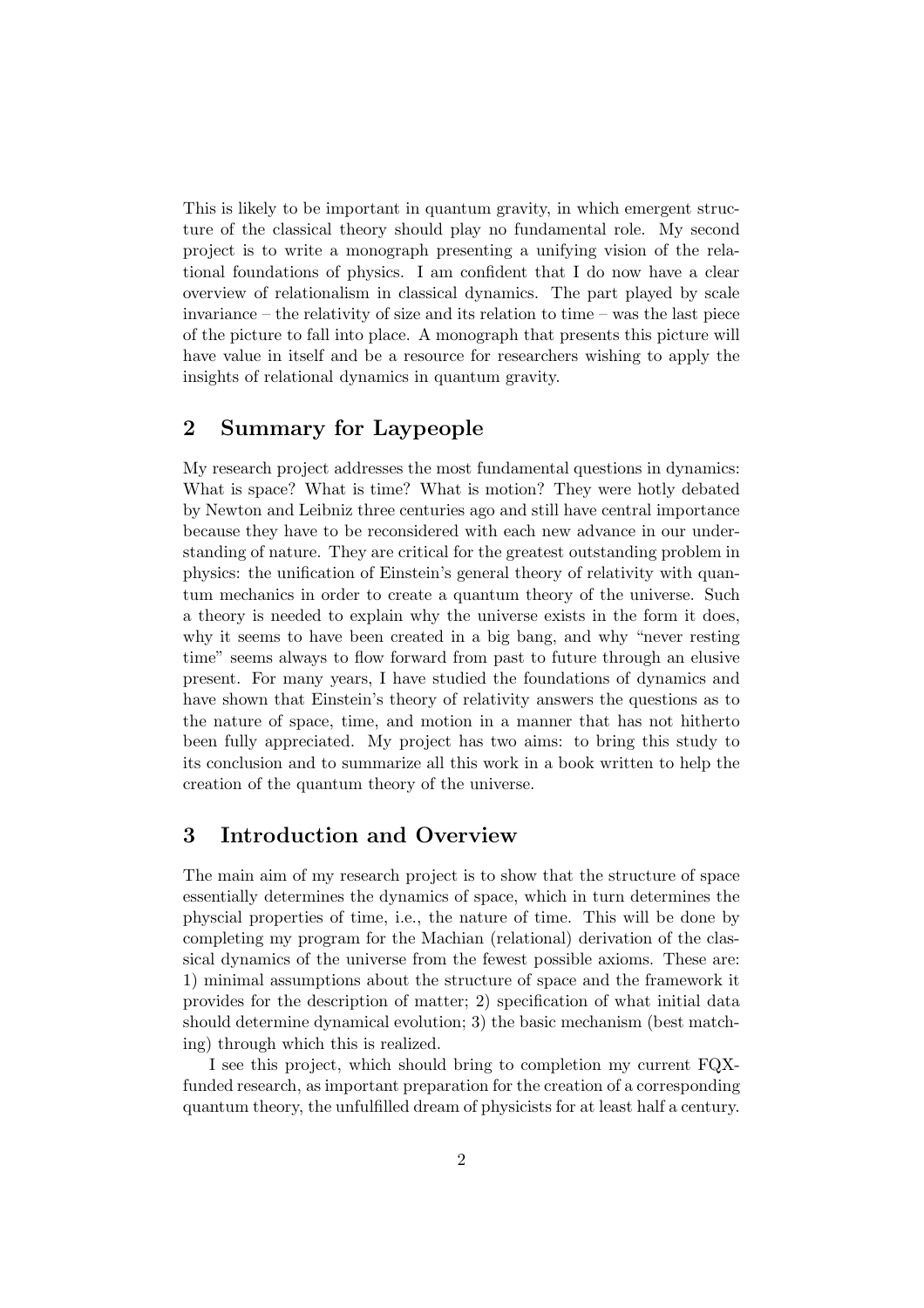The main difficulty here has been reconciliation of the foundational axioms of general relativity and quantum theory. They are incompatible, above all in treating time in radically different ways. For several decades, I have been developing a relational interpretation of general relativity inspired by Mach's critique of Newton's concepts of absolute space and time. Although Mach's principle was the main stimulus to Einstein's creation of general relativity, his indirect approach to the task has been the source of much confusion about the essential dynamical structure of his great theory. Einstein himself even disowned Mach's principle at the end of his life, declaring that it had been made obsolete by the creation of field theory.

In fact, the work of my collaborators and myself [1, 2, 3, 4, 5] has shown that Einstein was quite wrong to draw this conclusion, which was based on an incomplete understanding of the true nature of Mach's profound critique [6]. If one considers properly how the fundamental principles of dynamics need to be formulated in order to do justice to the critique, one finds that general relativity is in fact a perfectly constructed Machian theory. However, this is hidden in a subtle manner within the mathematical formalism that Einstein took over 'ready made' in the form of the tensor calculus developed by Christoffel, Levi-Civita, and Ricci. When that is 'unpacked' and interpreted in a truly relational manner, general relativity appears in a very different light. Moreover, its structure no longer looks so incompatible with the most basic features of quantum theory: the common foundation of both theories is one and the same relational configuration space.

Before describing the specific issues that I wish to research with my collaborators in a new grant, I need to provide the necessary background, and will therefore outline the major change that the relational interpretation brings about. This will help to identify the few outstanding issues that need to be resolved before this program can be regarded as completed. This background will also serve to explain why I wish to devote half of the funds for which I am applying to the writing of a book that will give a complete account of the relational approach to classical and quantum mechanics. It will in effect be the second volume of my study of the great foundational question in dynamics: is motion absolute or relative? The first volume appeared in 1989 as The Discovery of Dynamics [7] and covered the period up to Newton's discovery of the laws of motion. My proposed second volume – an outline of its contents is given after my proposed research topics have been listed – will be less historical and much more concerned with cutting-edge research. It will be a complete reformulation of dynamics on a relational basis, as was already called for by Leibniz and later Mach. The demonstration that, without realizing it, Einstein in fact achieved precisely what they wanted is surely of great importance for the next major advance: quantum gravity.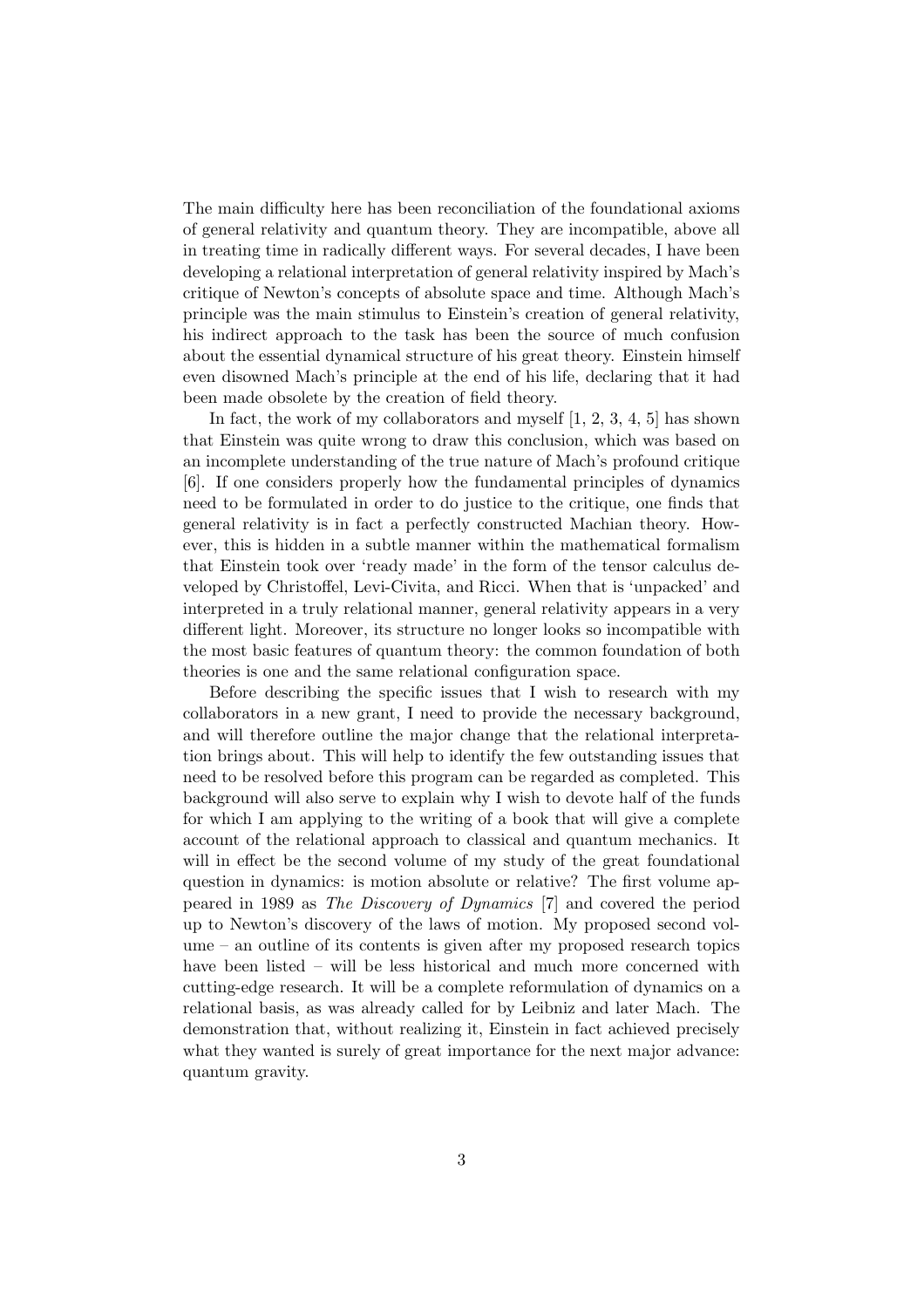#### 3.1 General Relativity in the Spacetime Formulation

The most fundamental premise on which general relativity is based is the Minkowskian nature of spacetime in the infinitely small. Time and space are treated as almost identical in nature: distance is extension in a spacelike direction, duration is extension in a timelike direction. Only the opposite sign of the metric distinguishes the time dimension from space. Moreover, distance and duration are ontological: they exist in the world. Minkowski spacetime also has inbuilt inertial frames of reference, since test particles are forced to move in it along straight lines. To summarize, local inertial frames of reference, local proper distance and local proper time all belong to the fundamental kinematic structure of spacetime even though it is in general curved in the large. All possible spacetimes have these kinematic elements. The physically realized spacetimes, i.e., those that satisfy Einstein's field equations, are selected among the set of all possible spacetimes by an extremal property: the variation of

$$
\int d^4x \sqrt{g}R,\tag{1}
$$

where  $R$  is the four-dimensional scalar curvature and  $q$  is the determinant of the 4-metric  $g_{\mu\nu}$ , must vanish for all variations of the metric in any region of spacetime with fixed values of the metric on the boundaries of the region.

This way of deriving Einsteinian spacetimes makes it appear that local inertial frames, local proper time, and local proper distance really do exist in the world, certainly at the classical level. There is therefore a natural presumption that they should be 'taken over' into the quantum domain. Already more than 50 years ago this assumption had to be revised when Dirac and Arnowitt, Deser, and Misner (ADM) cast general relativity into Hamiltonian form as a first step to its canonical quantization. As Wheeler emphasized, the first 'painful' lesson that had to be learned is that in Hamiltonian general relativity it is not the four-metric  $g_{\mu\nu}$  of spacetime that evolves but the three-metric  $g_{ij}$  of space. Dirac was so struck by this discovery, which he welcomed for the *simplification* it introduced in relativistic dynamics, that he commented "This result has led me to doubt how fundamental the fourdimensional requirement in physics is." A few years later, DeWitt made the equally remarkable discovery that the canonical quantum theory of a closed unverse is static. Time disappears entirely.

#### 3.2 My Long-Term Research Program

These major developments in quantum gravity explain how my own research program began. In 1963 I chanced to read Dirac's sentence in a newspaper article. At the same time I became acquainted with Mach's writings and was also studying the papers in which Einstein created general relativity in order to implement Mach's principle. Surprised by Einstein's failure to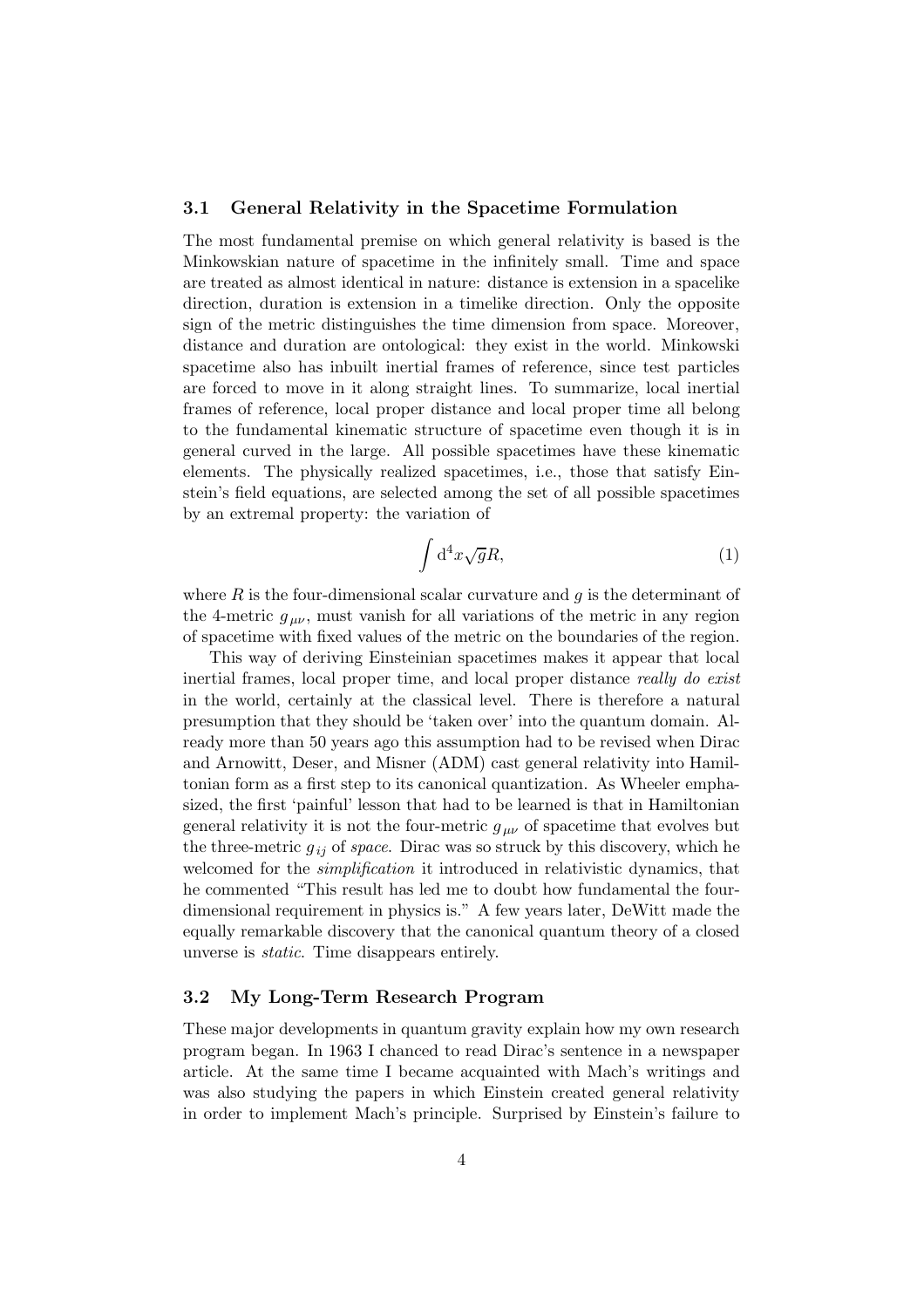attack the Machian proposal directly, I resolved to go back to 'Machian first principles' in order to derive a fully relational theory ab initio. In such a theory, duration should be derived from change,<sup>1</sup> position should be defined relative to the universe at large, and only relative sizes within the universe should have objective meaning (if all scales were doubled overnight, no change could be observed). Of these three principles, the axioms of a truly relational theory, Einstein had consciously worked to implement just the second, the relativity of position and then, as noted, only indirectly.

I formulated a basic framework in which these axioms could be implemented in 1974 [9]. This led to an extended collaboration with Bruno Bertotti and our paper in 1982 [1], in which we had important help from Karel Kuchař. This paper, which has become reasonably well known in the relativity and quantum gravity communities, developed a universal framework in which one can automatically construct theories meeting the three essential relational requirements listed above. It is important that the relativity of duration is achieved in a manner that is quite different from that used to implement relativity of position and size, which is done by a process called *best matching* (for the basic idea, see [10]). In contrast, time is eliminated entirely from the basic kinematical structure of the theory, which is formulated as a geodesic theory on configuration space.

The paper [1] showed that in the case of a closed universe general relativity fully meets the requirements of relativity of duration and position. It also showed that the discoveries of Dirac, ADM, and DeWitt were simple direct consequences of these relational aspects of general relativity, which had long remained hidden in its original spacetime formulation. In particular, the disappearance of time in canonical quantum gravity discovered by DeWitt is a direct consequence of the relativity of duration. I also became convinced that the quantum implications of the relational structure of general relativity were more far reaching than had hitherto been appreciated and could perhaps explain the arrow of time and lead to a complete explanation of our sense of a passage of time in an ontologically timeless universe. I eventually wrote about this in my book The End of Time [11].

However, it now seems to me that the quantum implications are still more significant. This has to do with the relativity of size, which had not been further explored in the paper with Bertotti [1]. In 1999 I showed how this could be done for particles in Euclidean space [12], and the extension to dynamical geometry was then accomplished, initially by Niall O Murchadha ´ and myself [13] and then in more detail by us with Edward Anderson, Brendan Foster, and Bryan Kelleher [3, 4]. The background to this work will be discussed in the next subsection, but I will conclude this subsection by

<sup>&</sup>lt;sup>1</sup> "It is utterly beyond our power to measure the changes of things by time. Quite the contrary, time is an abstraction at which we arrive by means of the changes of things" [8], p. 273. Einstein explicitly introduced relativity of simultaneity but not of duration.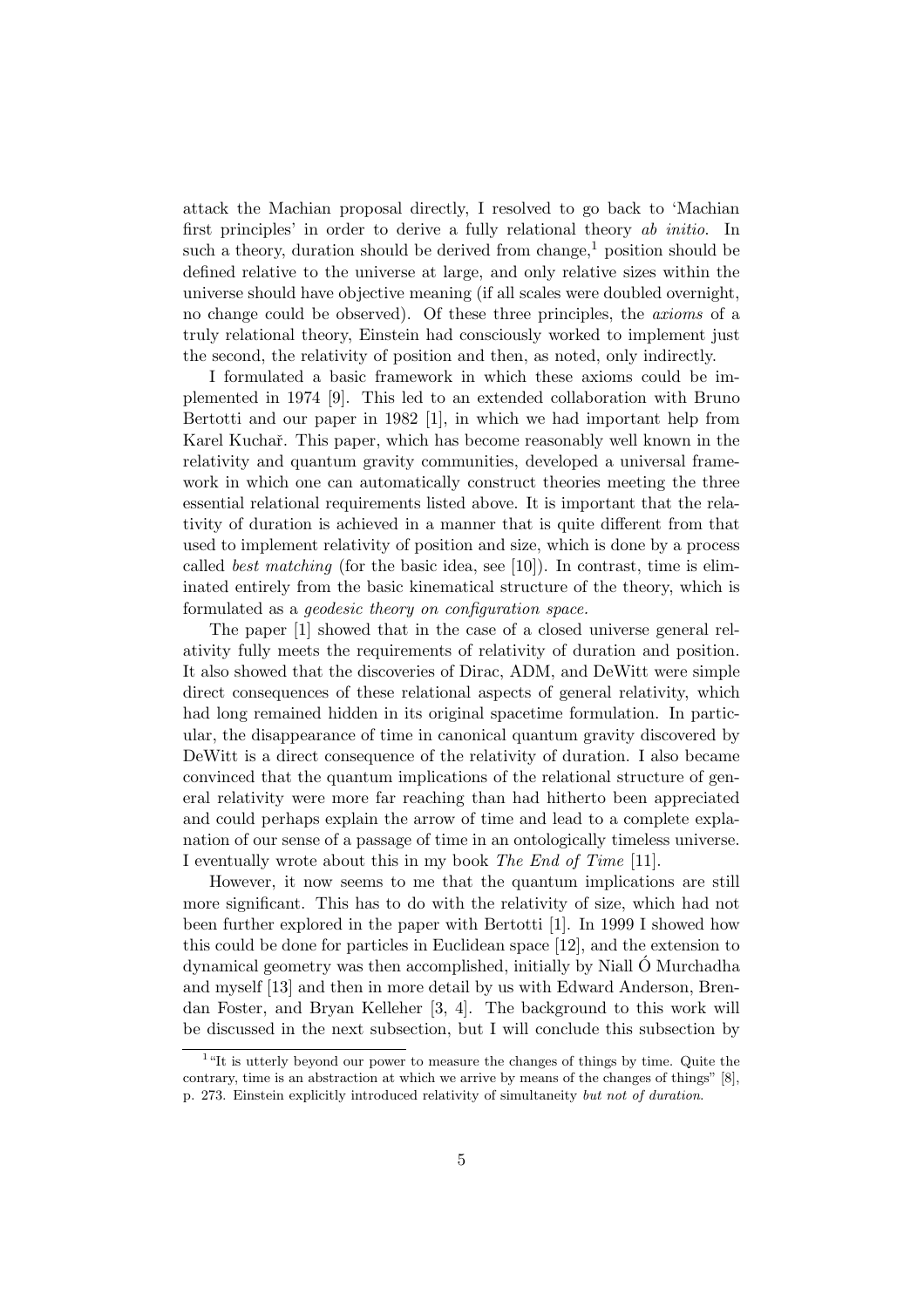noting a surprising bye product of the work on scale invariance. It transpired in the initial stages of this work that, if implemented locally, the Machian requirement that duration be derived from change is a immensely powerful principle and leads, in conjunction with relativity of position and a natural simplicity assumption, very directly to, first, general relativity, then special relativity, and then gauge theory [2]. The historical sequence of the discovery of these theories is reversed and seen in a very different light.

#### 3.3 Weyl's Critique of Riemannian Geometry

Equally surprising, if not more so, were the insights that emerged from the relativity of size, the third axiom of relational dynamics. In the context of dynamical geometry, this means starting from the assumption that only angles and length ratios, and not lengths as such, play any dynamical role: scale has no more physical significance than coordinates in standard differential geometry. To implement this basic assumption, one seeks a theory that is *conformally covariant.*<sup>2</sup> The first attempt to create such a theory was made over 90 years ago by Weyl, who tried to dispense with one of the assumptions made by Riemann in 1854 when he created Riemannian geometry, namely that widely separated measuring rods can have the same physical length. Weyl argued that such global comparison of lengths is incompatible with the consistent development of geometry based on a purely local infinitesimal basis. To rectify the perceived defect, he assumed that the four-dimensional metric  $g_{\mu\nu}(x,t)$  is determined only up to a scale factor  $\phi(x,t)$  and thus determines only angles but not lengths in spacetime. He introduced a further field, a four-vector  $\psi_{\mu}(x,t)$ , to determine infinitesimal lengths. Just as the four-metric  $g_{\mu\nu}$  and  $\psi_{\mu}$  transform under coordinate transformations, both transform as well under scale transformations:

$$
g_{\mu\nu} \to \phi g_{\mu\nu}, \ \psi_{\mu} \to \psi_{\mu} + \frac{\partial \phi}{\partial x_{\mu}}.
$$
 (2)

Specification of some  $g_{\mu\nu}(x,t)$  then determines lengths only in a particular 'gauge', $3$ ' which is changed by a transformation (2). Because the field  $\psi_{\mu}$  transforms in the same way as the Maxwell vector potential  $A_{\mu}$ , Weyl initially believed that he had succeeded in unifying gravitation and electromagnetism, but this attempt, which involved finding field equations invariant simultaneously under coordinate and gauge transformations, failed. The theory was nevertheless greatly admired for its critcal analysis of the problem of length determination. Moreover, after a small but significant change of the gauge group (leading from a real to a complex scale factor), Weyl's

<sup>&</sup>lt;sup>2</sup>In differential geometry, conformal transformations change the scale of the metric, and in a conformally covariant theory scale cannot play a dynamical role.

<sup>&</sup>lt;sup>3</sup>The notion and terminology of a gauge transformation (*Umeichung*) were introduced by Weyl in his 1918 paper.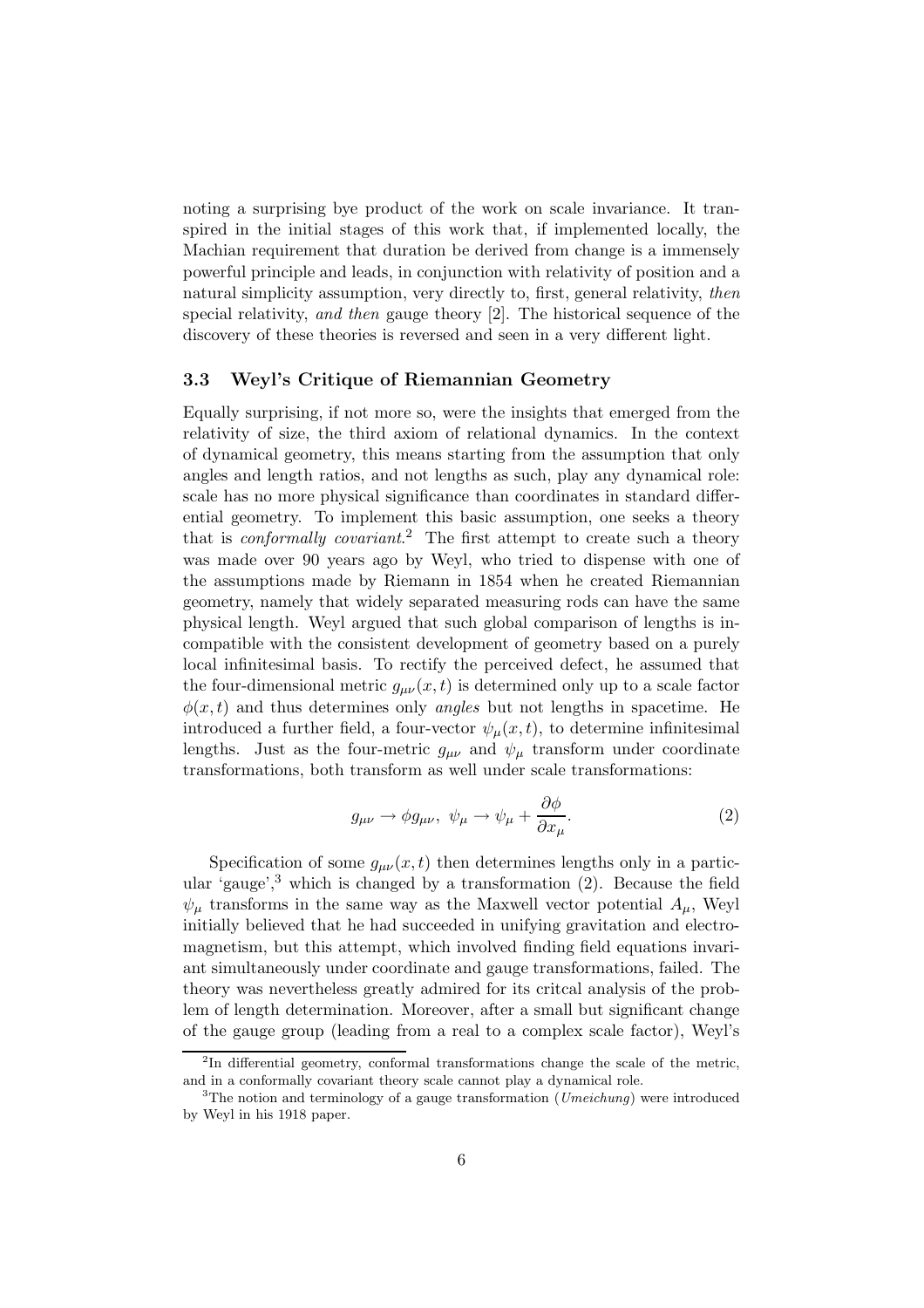idea became the basis of modern gauge theory. Of more relevance for the present research proposal, the original idea has never ceased to fascinate, and many researchers, Dirac included, have attempted to implement the idea in some form or other. Weyl's critique of Riemannian geometry clearly has great significance for the relational program and matches Leibniz and Mach's critique of Newton's absolute space.

#### 3.4 Alternative Implementation of Weyl's Idea

It is in this light that the line of research begun by  $\acute{O}$  Murchadha and myself in 1999 [13] is to be seen. It took into account the lessons learned in the early work on canonical quantum gravity and the complementary research of Bertotti and myself [1]. As already noted, this had above all demonstrated two things: first, the dynamical object in geometrodynamics is not the four-dimensional metric  $g_{\mu\nu}$  but the three-dimensional metric  $g_{ij}$ ; second, not all structure that appears in the spacetime form of Einstein's theory is necessarily ontological, it may be emergent. Our basic assumption was therefore this: geometrodynamics is to be formulated in terms of the three-dimensional metric of space  $g_{ij}$ , but only its angle-determining part is to be regarded as physical. Its scale factor, which determines local proper distance, is to emerge from the relational form of its dynamics just as local inertial frames of reference and local proper time arose in the earlier work from the relativity of position and duration.

Thus, our inspiration was the same as Weyl's but we attempted to implement it with significantly less fundamental structure; we dispensed entirely with Weyl's additional vector field  $\psi_{\mu}$  and took only the conformal (angle-determining) spatial part of the spatial metric  $g_{ij}$ . We also significantly modified the invariance requirements imposed in Einstein's original spacetime formulation of general relativity and in Weyl's attempted generalization. Einstein required four-dimensional general covariance (involving four arbitrary functions of spacetime in the transformation laws, or spacetime diffeomorphism invariance), Weyl required not only that but also fourdimensional conformal invariance (a fifth arbitrary function). In contrast, we retained *three-dimensional* diffeomorphism invariance, which implements relativity of position, and replaced Einstein's freedom in the definition of simultaneity (foliation invariance) by three-dimensional conformal invariance, which ensures (local) relativity of size. Thus, with Einstein we required invariance with respect to four arbitrary functions but swapped one of them (foliation invariance) for three-dimensional conformal invariance.

 $\acute{o}$  Murchadha succeeded in implementing these principles in a remarkable manner that generalizes standard gauge theory by relaxing some of the boundary conditions imposed on the variation.<sup>4</sup> The details are given in

<sup>&</sup>lt;sup>4</sup>If one requires stationarity of an action subject to *weaker* restrictions on the variation (as in the free-end-point variation employed in [13, 3, 4]), then stronger restrictions on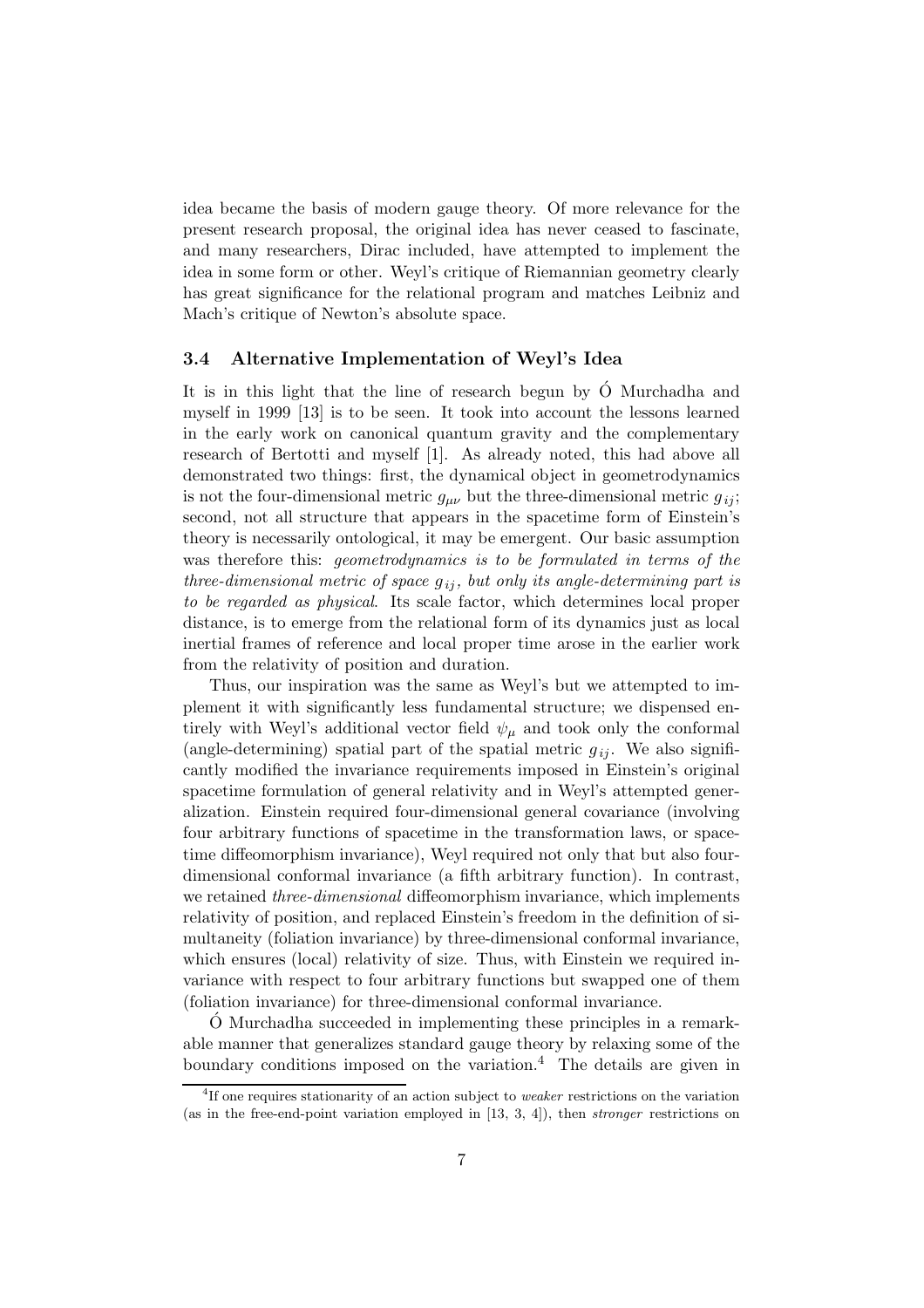[13, 3, 4]. Much of the research that I have been involved in during the second year of my current large grant has been devoted to clarifying and taking further this work. Several papers by my collaborators  $(Ó$  Murchadha, Sean Gryb, Henrique Gomes, Tim Koslowski) and myself are currently nearing completion. I shall not attempt to describe everything in detail, but merely highlight the most interesting and promising results.

### 4 Results Achieved with my Current Grant

First and foremost, the ontology of general relativity (for a closed universe at least) is radically changed. It becomes a theory of the dynamical evolution of the shape of space. The physical degrees of freedom at each space point are just the two angle-determining (conformal) parts of the threemetric  $g_{ij}$ , which describe the local shape of space. The corresponding configuration space is conformal superspace (CS), the space of all conformal three-geometries on a closed manifold  $M$ . We require that in a relational theory of conformal geometry a point and a tangent vector in CS should determine a unique evolution in CS. This is achieved in a theory that implements relativity of position and size by appropriate best matching. One of the issues that we are currently researching (see below) is how many theories exist which meet the above 'point-and-tangent-vector' requirement. However, it has already been established that general relativity is such a theory. In principle, this was already shown in [4], but the recent research has significantly strengthened the derivation, on which  $\acute{O}$  Murchadha and I have just posted a paper [5].

We are also gaining a deeper understanding of the manner in which relativity of simultaneity (foliation invariance) can be 'swapped' for relativity of size (conformal invariance). We are beginning to see how the interpretation of general relativity as the dynamics of shape casts light on its deep dynamical structure. Ever since the work of York and  $\acute{O}$  Murchadha 40 years ago, the importance of conformal techniques in the solution of the initial-value problem of general relativity has been well known. However, that work, done at a time when the primacy of foliation invariance (relativity of simultaneity) was unchallenged, was not felt to be relevant to dynamical evolution. Our work is beginning to cast doubt on that assumption, long felt to be the rock on which general relativity is founded.

In this connection, it is worth noting that our approach based on relativity of size is not the only one that questions the primacy of foliation invariance. For several years, researchers in quantum gravity have expected that the existence of the Planck length as a fundamental unit on a par with the speed of light will lead to a breakdown of strict Lorentz invariance at the Planck length (doubly special relativity). More recently, Hořava has ar-

the possible solutions are obtained. This is the key to our new results.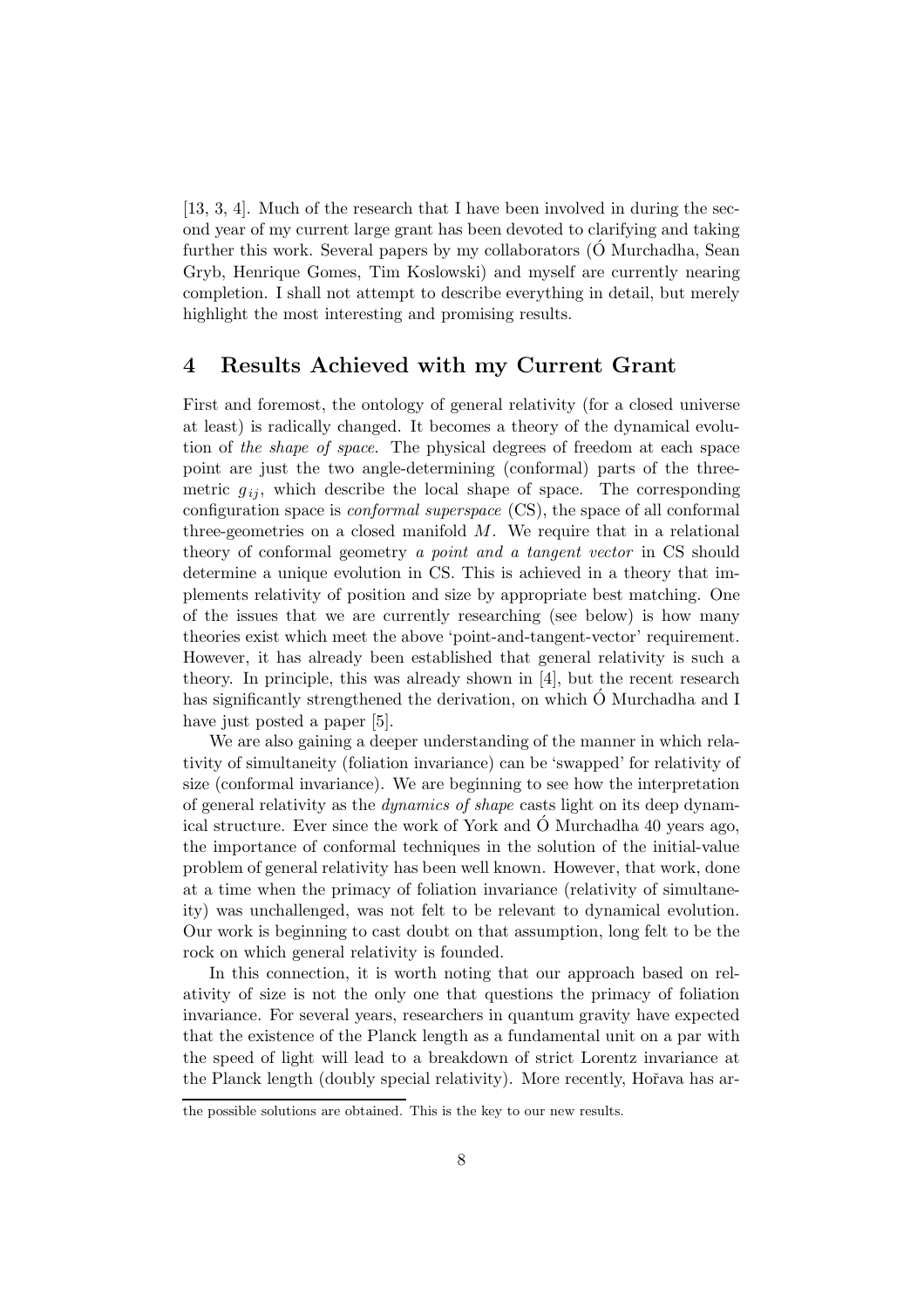gued that foliation invariance is very strongly broken in the ultraviolet limit of perturbative quantum gravity. His approach, which has attracted huge interest, postulates in a rather ad hoc manner a distinguished foliation in spacetime. As will be noted in the main text, one of the most interesting results of our conformal approach is that it leads with iron necessity to a distinguished foliation. It follows from a fundamental first principle.

The possibility that relativity of simultaneity is not a true first principle for general relativity and needs to be replaced at the deepest level by relativity of size is intimately related to the manner in which Mach's dictum on the derivation of time from change (footnote 1) is implemented. As this is an integral part of the demonstration that the structure of space essentially determines its dynamics, which in turn determines the properties of time, the following subsections explain how this happens.

#### 4.1 The Derivation of Time with Euclidean Geometry

Time emerges from timeless dynamics in a more or less universal manner, but the details depend crucially on the assumptions made about the structure of space. This will be outlined in this and the next two subsections for the progressively more interesting and far reaching cases of 1) Euclidean, 2) Riemannian, and 3) conformal geometry.

In my essay *The Nature of Time* [14], which won the first juried prize in the inaugural FQX essay competition, I showed how duration and the theory of clocks emerge from the timeless reparametrization-invariant Jacobi principle for the orbit of the Newtonian N-body problem:

$$
\delta A_J = 0, \ A_J = 2 \int d\lambda \sqrt{(E - V) \sum_i \frac{m_i}{2} \mathbf{x}'_i \cdot \mathbf{x}'_i}, \ \mathbf{x}'_i = \frac{d\mathbf{x}_i}{d\lambda}, \tag{3}
$$

where  $\lambda$  is an arbitrary monotonic parameter that labels the points of the orbit,  $E$  is the constant total energy, and  $V$  is the potential energy of the system. The two key features of (3) are: 1) the particle positions are the vectors  $x_i$  in Euclidean space, which will determine the nature of the emergent time; 2) the square root of the integrand, which makes the Lagrangian a metric on configuration space Q, the geodesics of which are the Newtonian orbits in  $Q$  with total energy  $E$ . The square-root structure ensures that there is no time in the kinematic foundations of the theory. Time only emerges as a parameter that simplifies the equation of the timeless geodesics that follows from (3) and is

$$
\frac{\mathrm{d}}{\mathrm{d}\lambda} \left( \sqrt{\frac{(E-V)}{T}} m_i \frac{\mathrm{d}\mathbf{x}_i}{\mathrm{d}\lambda} \right) = -\sqrt{\frac{T}{(E-V)}} \frac{\partial V}{\partial \mathbf{x}_i},\tag{4}
$$

where T is the cofactor of  $E - V$  in (3). It is obvious that (4) is greatly simplified by choosing the arbitrary label  $\lambda$  such that always  $T = C(E -$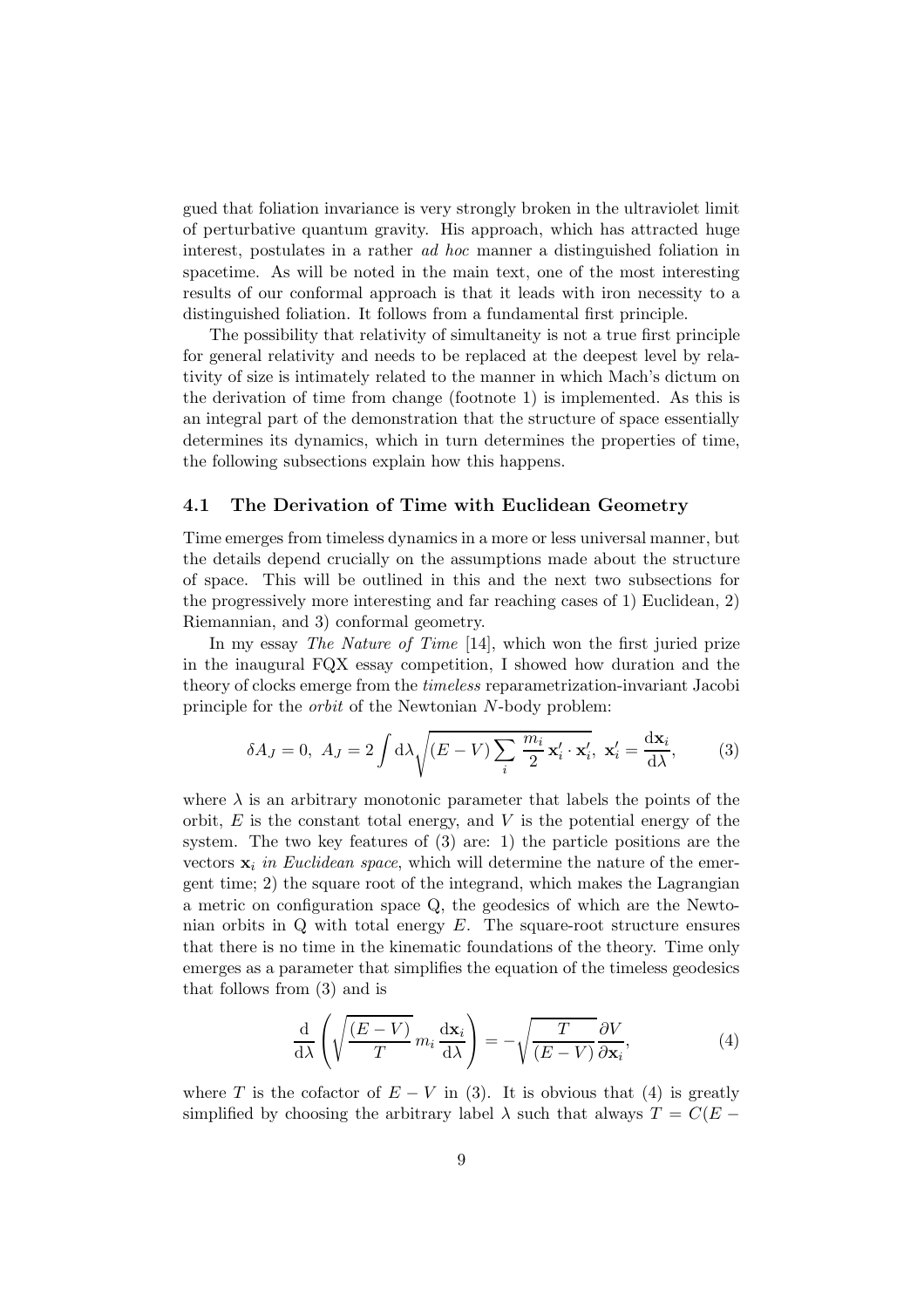V, where the constant C sets the unit of the distinguished label  $\lambda$ , which then (since (4) then becomes Newton's second law) emerges as Newtonian time derived from change as Mach required. The explicit expression for the increment  $\delta t$  of this emergent time is

$$
\delta t = \sqrt{\frac{\sum_{i} m_{i} \delta \mathbf{x}_{i} \cdot \delta \mathbf{x}_{i}}{2(E - V)}}.
$$
\n(5)

It is shown in [14] that mechanical clocks will only march in step – and hence have any utility – if they are constructed in such a way that they measure this emergent time defined by (5). Jacobi's principle, properly interpreted for a closed system, provides the complete theory of Newtonian time. Moreover, the form of the expression (5) depends crucially on the properties of Euclidean space, which dictate the appearance of the scalar product in the numerator and the distance dependence that appears in V . In this sense, the nature of time is determined in dynamics by the structure of space.

#### 4.2 The Derivation of Time with Riemannian Geometry

In general relativity, the situation is closely analogous but much more sophisticated. This is largely because space no longer has a Euclidean but rather the much richer Riemannian structure. The nature of the emergent time is correspondingly richer.

Vacuum general relativity (without cosmological constant and for a spatially closed universe) can be derived from the Baierlein–Sharp–Wheeler action [15]

$$
A_{BSW} = \int d\lambda \int d^3x \sqrt{gRG^{ijkl}(g'_{ij} - \xi_{(i;j)})(g'_{kl} - \xi_{(k;l)})}, \ g'_{ij} := \frac{dg_{ij}}{d\lambda}, \tag{6}
$$

where g is the determinant of the three-metric  $g_{ii}$ , R is the three-dimensional scalar curvature,  $G^{ijkl}$  is the DeWitt supermetric, and the three-vector field  $\xi_i$  in the Killing form  $\xi_{(i;j)}$  is the generator of three-diffeomorphisms used in best matching to implement relativity of position in geometrodynamics. The BSW action (6) is defined on Riem, the space of Riemannian threemetrics on a closed three-manifold M. Variation with respect to  $\xi_i$  leads to the ADM momentum constraint. The parameter  $\lambda$  is arbitrary and in conjunction with the square root ensures that the kinematic foundation of the theory is timeless.

It is important to note that the square root is taken locally, i.e., a quadratic expression is formed at each space point and then its square root is integrated over space.<sup>5</sup> This has very significant consequences.

 $\overline{\text{5}}$ For this reason, the BSW action, unlike the Jacobi action, cannot be regarded as a true geodesic principle though, as we shall see, it has the same effect. I should also express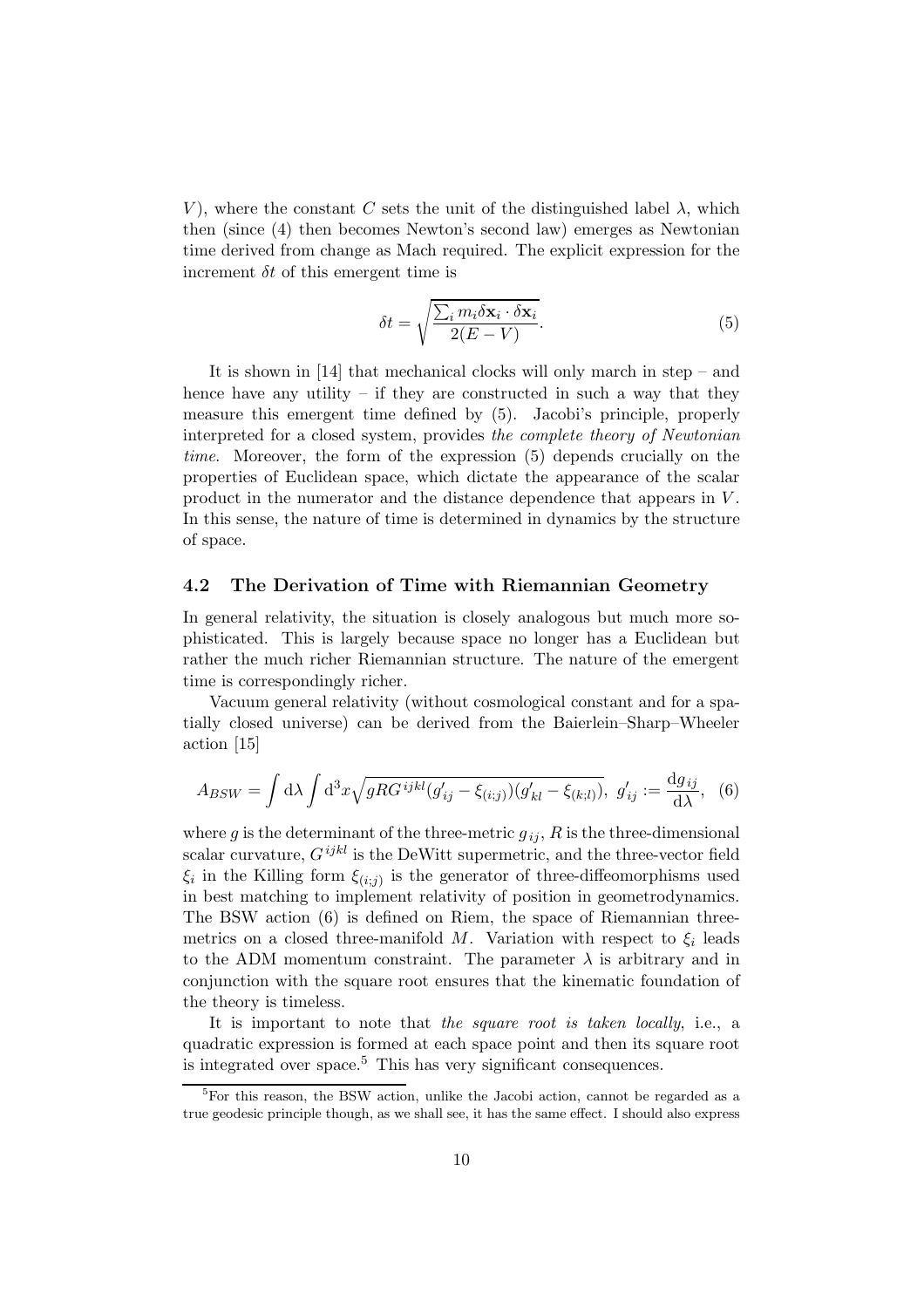First, the local square root means that the equations of motion that follow from (6), given in full in [2], simplify by analogy with what happens for Jacobi's principle if the value of  $\lambda$  is chosen *locally* such that

$$
N = \sqrt{\frac{T}{4R}} = 1,\t(7)
$$

where T is the cofactor of  $\sqrt{gR}$  in (6). This then leads to an explicit expression for an emergent local proper time. The richer structure of Riemannian geometry as compared with Euclidean geometry therefore has the consequence that its dynamics leads to a more subtle nature of time.

Second, because the square root is local, it leads to a primary quadratic constraint

$$
p_{ij}p^{ij} - \frac{1}{2}p^2 - gR = 0, \ p = g_{ij}p^{ij}, \tag{8}
$$

which is just the ADM Hamiltonian constraint derived directly from explicitly relational principles. As  $\acute{O}$  Murchadha noted, it is extremely difficult to construct consistent theories of the form (6) with local square root. This has the positive consequences found in [2] and noted at the end of Sec. (3.2). In my view, they completely change the manner in which general relativity is to be viewed. There is at the least a strong case for regarding it as a relational dynamical theory, not a spacetime theory. The relativity of duration, implemented through the local square root, has numerous consequences and leads to the emergence of local proper time by very close analogy with the emergence of Newtonian time from the Jacobi action principle (3). The presence of the Killing term  $\xi_{(i;j)}$  in (6) implements relativity of position and leads to the ADM momentum constraint. The fundamental dynamical structure of general relativity is derived very directly, as explained in detail in [2]. At this stage, we have relativity of both duration and simultaneity.

#### 4.3 The Derivation of Time with Conformal Geometry

I now come to the most intriguing possibilities, which are opened up by implementing relativity of size in a spatially closed universe. As shown in [3, 4], this can be done by including in the BSW action (6) not only the Killing term  $\xi_{(i,j)}$ , which implements relativity of position, but a further term that implements relativity of size by best matching with respect to either full conformal transformations of the three-metric  $g_{ij}$  in accordance with (the fourth power of  $\varphi$  is chosen for mathematical convenience)

$$
g_{ij} \to \varphi^4 g_{ij}, \ \varphi = \varphi(x, \lambda) > 0,\tag{9}
$$

my gratitude to Karel Kuchař for drawing my attention in 1980 to the local square root in the BSW action and its relation to Jacobi's principle. This feature had not been noted by any other relativist; its has been crucial for all recent progress in the relational program.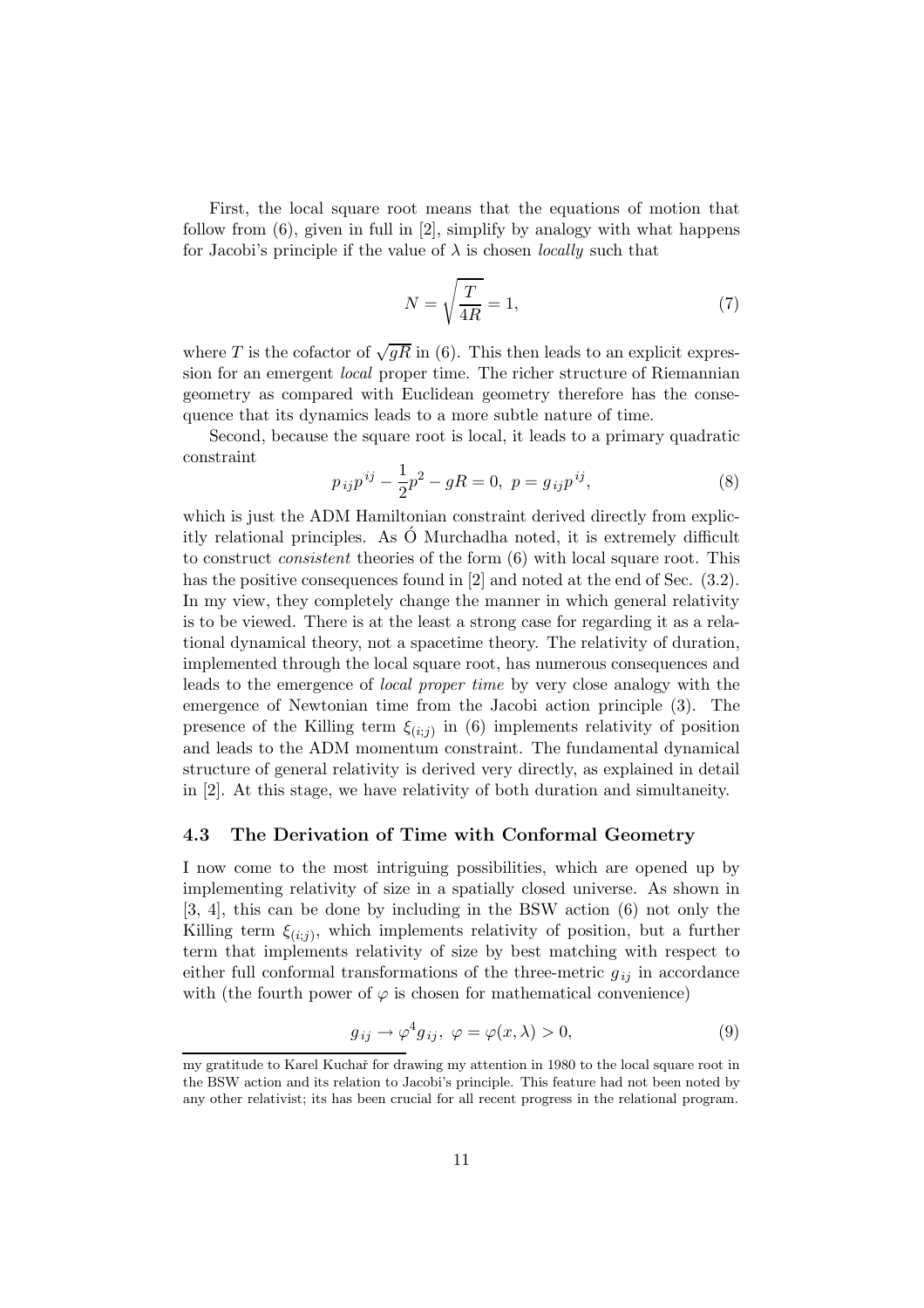for such transformations that 1) are untrestricted or 2) preserve the total volume of the universe. The first possibility leads to a theory that is very similar to general relativity but in which no expansion of the universe is possible, the second to general relativity in the constant-mean-(extrinsic) curvature (CMC) foliation that plays the key role in York's solution of the initial-value problem. The conformal best matching is implemented by varying  $\varphi$  by the free-end-point method (for details see [3, 4]) and, in contrast to the diffeomorphism best matching, leads to not only a constraint but also to a nontrivial consistency condition that ensures propagation of the constraint. The constraint enforces the CMC condition on the initial hypersurface, while the consistency condition, which is a lapse-fixing condition, ensures that this condition propagates.

These results are intriguing for two main reasons. First, a local scale appears nowhere in the kinematic foundations of the theory in conformal superspace but is forced to emerge as a distinguished scale in Riem by the best matching. This already happens on the initial hypersurface and is in strong contrast to the consequence of the diffeomorphism best matching, which does not lead to distinguished *coordinates* on the initial hypersurface but only in the propagation, for which Gaussian normal coordinates are distinguished. Second, the CMC condition, which introduces a unique definition of simultaneity, is enforced dynamically by the variational principle. Despite this, the effective theory that emerges at the *classical* level is identical to general relativity in its predictions. It may also be noted that there are an infinity of solutions of general relativity for which there exists at least a 'slab' of spacetime satisfying Einstein's equations in the CMC foliation. This follows from the very general applicability of York's method for solving the initial-value problem of general relativity in the CMC foliation and the existence and uniqueness of the solution of the CMC lapse-fixing equation, which ensures propagation of the condition in at least an open neighborhood of the initial hypersurface. It may be mentioned that the CMC simultaneity hypersurfaces in spacetime are analogous to soap bubbles in ordinary space and therefore have extremal properties.

The reason for the difference between the diffeomorphism and conformal constraints, which could have considerable significance for quantum gravity and leads to these two striking features, comes from a key property of what I call the 'bare' BSW action:

$$
A_{bareBSW} = \int d\lambda \int d^3x \sqrt{gRG^{ijkl}g'_{ij}g'_{kl}},\tag{10}
$$

which is simply the BSW action without the Killing term that implements diffeomorphism best matching. Now this action is invariant under identical diffeomorphisms made at each  $\lambda$ : it is *globally* gauge invariant, essentially because R is a scalar under diffeomorphisms. However, because  $qR$  is not a conformal scalar, the action (10) is not globally conformally invariant. In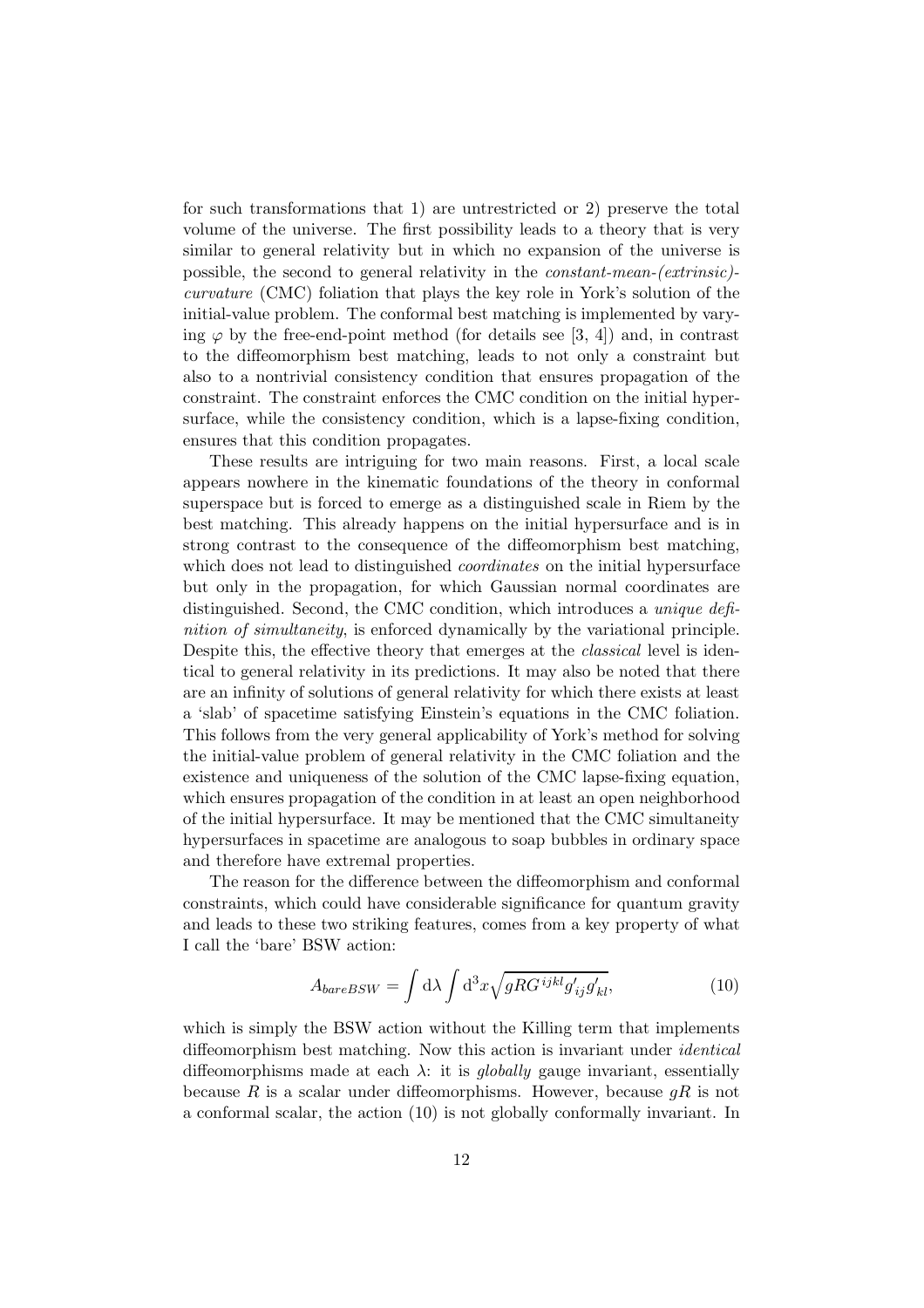standard gauge theory with fixed-end-point variation, this would be regarded as a fatal defect but with the free-end-point variation that is appropriate for relational theories a perfectly consistent theory with very interesting properties arises. It is general relativity in the CMC foliation with the two angle-determing conformal degrees of freedom unambiguously identified as the true degrees of freedom of the theory.

One can summarize the situation as follows. One starts with far less kinematic structure than the standard approach; the assumptions about what exists are reduced to the absolute minimum. There is still a 'structured something' that evolves, but much of what is taken to exist in the standard view is not really present at all. In fact, all that exists in the classical theory is a sequence of conformal three-geometries. However, the manner in which the sequence is determined by best matching from specification of a point and tangent vector in CS makes it possible to embed the sequence of conformal three-geometries into an Einsteinian spacetime in the CMC foliation. Local inertial frames of reference, local proper distance, and local proper time are all emergent. In the spacetime representation, this 'additional structure' is assumed in to have ontological status but is in fact nomological in nature, i.e., it is an expression of the fundamental dynamical law of the universe and not part of its 'substance' at all.

This is very relevant to basic questions in quantum gravity. As a first example, serious attempts were made in the past to separate out from the full set of components of the four-metric  $g_{\mu\nu}$  two true degrees of freedom from a 'residual structure' constituted by the remining components. This residual structure would then be a spatiotemporal framework in which the true degrees of freedom should evolve. But if, as the relational work strongly suggests, the 'residual framework' is not there at all, we must think about these things differently. The quantum universe will not evolve in any framework but simply be. As another example, the widespread assumption that space becomes discrete at the Planck length and may only exist in Planck-scale 'pieces' is perhaps natural if the true ontological basis of classical general relativity is Riemannian geometry. But if it is conformal geometry, that assumption becomes questionable. As one last example, the causal set program, while seeking, like the relational program, to identify the minimal structure needed to describe the quantum universe, looks to extract it from the four-dimensional causal structure of spacetime. But in the relational approach, this too is emergent.

Of course, I cannot claim that the relational approach is definitely correct. That would be rash. However, it does have very plausible first principles, is a radical alternative (with high-impact potential) to all the existing programs, and is based on some very solid mathematics (uniqueness and existence of the two key equations in the conformal approach: the Lichnerowicz–York equation and the lapse-fixing equation).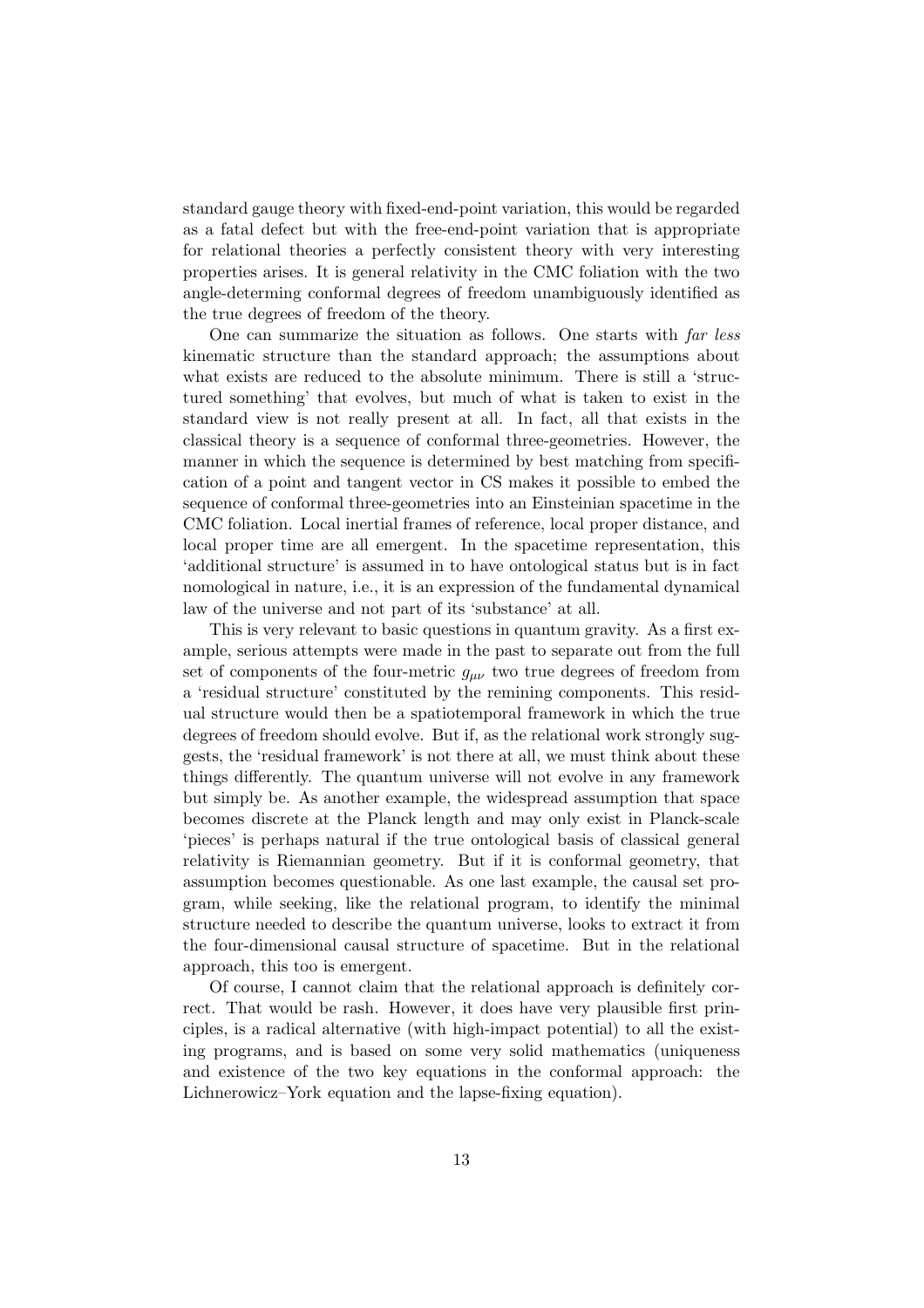### 5 The Topics for Research

The relational program has consistently led to unexpected developments and I fully expect more topics for research to emerge as work progresses. At the moment, I plan four specific topics for research with the theoreticians mentioned already and below. Because their positions during the grant period are not yet known, I am not including them as formal co-investigators but do expect to be working with them. I may also mention that these topics are more precise than those listed for my 2008–2010 grant project (Machian Quantum Gravity) and emerged just as I had hoped from the mini-workshops and one-on-one interactions funded by it.

1. How Many Relational Theories Exist on Conformal Superspace? One of the issues that I am currently researching with Henrique Gomes (Nottingham University) and Sean Gryb (Perimeter Institute) and will continue in the period for the grant beginning January 2011 is that of how many theories exist on conformal superspace which meet the above 'point-and-tangent-vector' requirement. It has already been established that general relativity is such a theory. In principle, this was already shown in  $[4]$ , but the recent research with  $\acute{O}$  Murchadha has significantly clarified the derivation and made it more precise. However, general relativity is probably a special theory among a class of such theories, and it would be desirable to have an overview of the complete class. This will make it possible to understand better how general relativity can simultaneously have two such different interpretations (spacetime and relational) and is likely to be important in quantum gravity.

2. The Inclusion of Matter. The results so far described have all been for vacuum general relativity. An important topic for research will be to extend the conformal theory to include the matter fields, or at least those that are known to exist in nature. Because York's conformal method for solving the initial-value problem in general relativity was successfully extended to include matter already in the 1970s, it seems very likely that matter can be accommodated within the variational relational framework (which provides a first-principles derivation of York's method [4]). However, the details need to be worked out.

3. The Deep Dynamical Structure of General Relativity. Mention was made above of the very solid mathematics associated with York's conformal work. It is already evident that this is intimately related to the presence of the local square root in the BSW action, which in turn is what makes it possible to 'swap foliation invariance for three-dimensional conformal invariance'. Work on understanding this in depth and relating it to Dirac's theory of constrained Hamiltonian systems, which is important for quantum gravity, has already begun with O Murchadha, Gomes, Gryb, and ´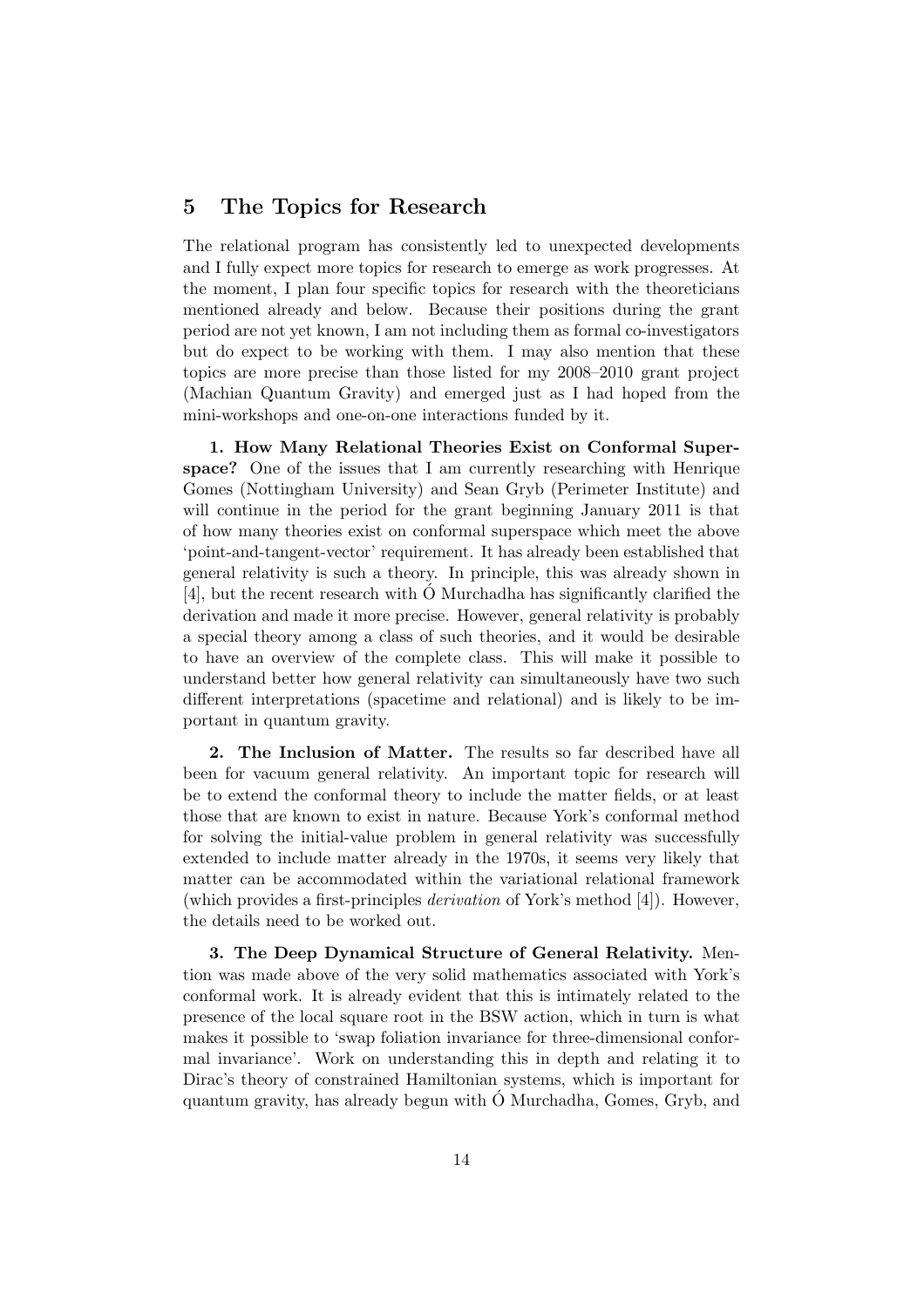Tim Koslowski (Perimeter Institute). This work too I plan to continue in the period of the grant. It promises to give real insight into the structure of general relativity as a dynamical relational theory resting on a few key axioms.

4. The Relational Foundation of Gauge Theory. All this work belongs in the larger perspective of dynamical theories that are best represented in terms of fibre bundles in which the base space is a quotient configuration space obtained by quotienting with respect to a fundamental structure group. Without my realizing it, this structure was already implicit in my first paper [9]. I made the fibre-bundle picture the central theme in my Dennis Sciama Memorial Lecture ("Mach's principle as the universal basis of dynamics") given in Oxford and Trieste in November 2009. I pointed out that the relational perspective creates a deep unifying framework for (and explanation of) all gauge-type theories. Moreover, in conformal geometrodynamics the relational approach shows how gauge theory can be generalized in a highly nontrivial way using the variational procedure that  $\dot{\rm O}$  Murchadha introduced. I plan to make a significant part of my research to be the elaboration of the details in collaboration with  $\acute{O}$  Murchadha, Gomes, Gryb, and Koslowski.

### 6 Outline of Proposed Book

I plan to devote half of the time of grant period to the writing of a book (provisional title: The Principles of Relational Dynamics). As I mentioned in the Introduction, it will be less historical and much more concerned with cutting edge research than its precursor [7], reprinted as [16]. I feel that my lifetime's work on the Machian approach has uniquely equipped me to contribute to clarifying many conceptual issues that are often very poorly understood. These include such basic issues as how to define inertial systems, clocks and duration. They are crucial to understanding the true relational nature of general relativity. In fact, the book will be a complete relational reworking of dynamics that frees it from all vestiges of the absolute structures that hinder the creation of quantum gravity. The earlier part of this proposal will have given a good idea of the subject matter of the book and its potential significance, so I here merely list some of the topics to be included:

Newton's reason's for introducing absolute space and time. The early criticism by Leibniz. Mach's critique. Poincaré's precise formulation of what a relational theory should achieve. The data and method needed to determine inertial frames of reference. The variational framework needed for relational dynamics: quotient configuration spaces and fibre bundles. Timless formulation of dynamics using Jacobi's principle and generalizations of it. The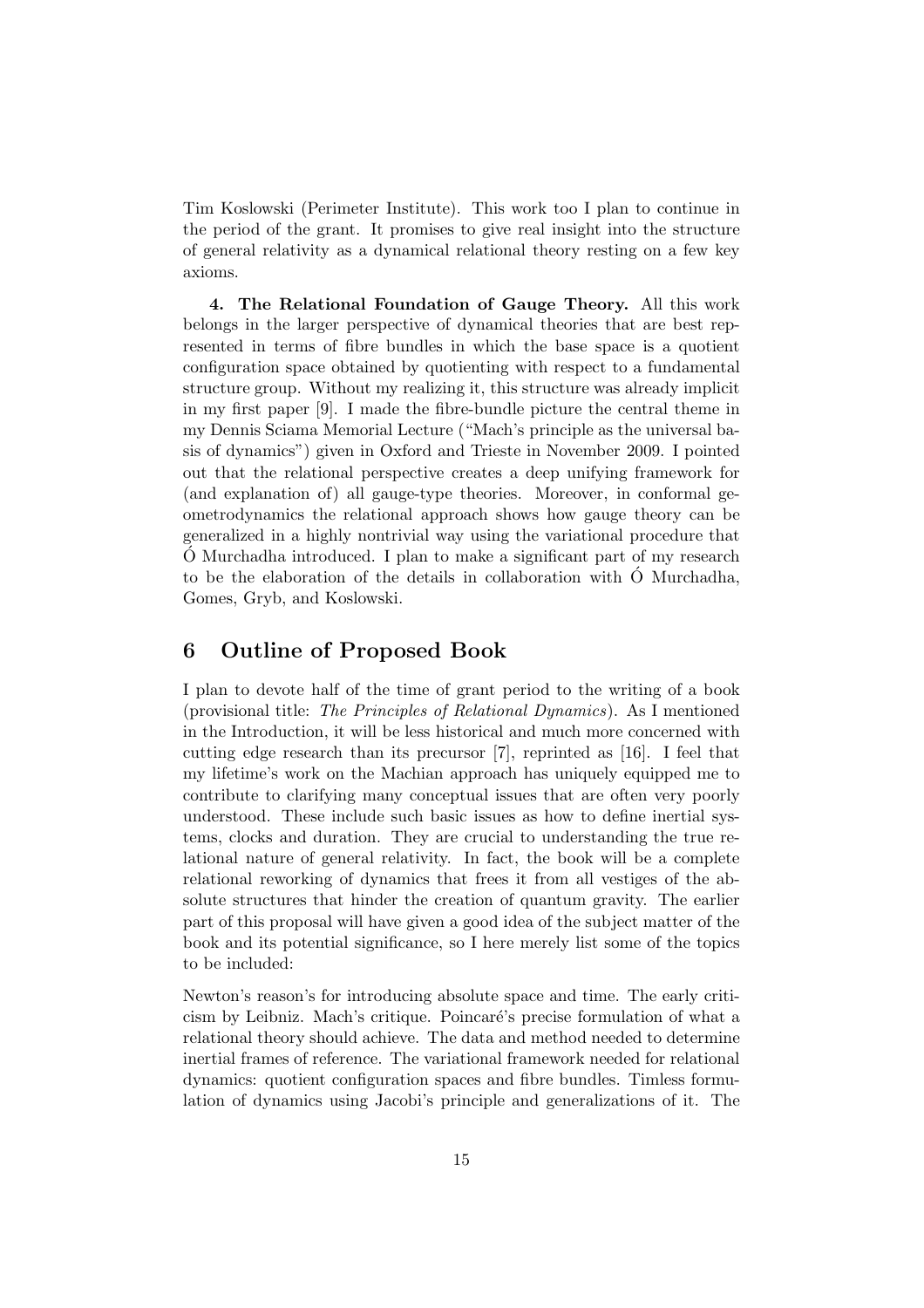theory of time and clocks in particle dynamics. Scale invariance in particle dynamics. Early Machian theories. Best matching: the intuitive idea and the formal theory. Best matching in particle dynamics. General covariance and background independence. Noether's theorem and Dirac's generalized Hamiltonian theory. Maxwellian electrodynamics as treated by Dirac and as a best-matched relational theory. Relational geometrodynamics based on Riemannian geometry: the relational derivation of general relativity, then special relativity, and then gauge theory. Relational geometrodynamics based on conformal geometry. Implications of the relational structure of classical general relativity for quantum gravity.

### References

- [1] J Barbour and B Bertotti. Mach's principle and the structure of dynamical theories (downloadable from platonia.com). Proceedings of the Royal Society London A, 382:295–306, 1982.
- [2] J Barbour, B Z Foster, and N  $\acute{O}$  Murchadha. Relativity without relativity. Class. Quantum Grav., 19:3217–3248, 2002.
- [3] E Anderson, J Barbour, B Z Foster, and N O Murchadha. Scale- ´ invariant gravity: geometrodynamics. Class. Quantum Grav., 20:1571, 2003.
- [4] E Anderson, J Barbour, B Z Foster, B Kelleher, and N  $\acute{o}$  Murchadha. The physical gravitational degrees of freedom. Class. Quantum Grav., 22:1795–1802, 2005.
- [5] J Barbour and N  $\acute{O}$  Murchadha. Conformal Superspace: the configuration space of general relativity, arXiv:1009.3559.
- [6] J Barbour. The definition of Mach's principle (arXiv:1007.3368). To be published in Foundations of Physics (2010).
- [7] J Barbour. Absolute or Relative Motion? Volume 1. The Discovery of Dynamics. Cambridge University Press, 1989.
- [8] E Mach. The Science of Mechanics. Open Court, 1960.
- [9] J Barbour. Relative-distance Machian theories. Nature, 249:328, 1974.
- [10] J Barbour. Dynamics of pure shape, relativity and the problem of time (arXiv/gr-qc/0309089). Lect. Notes Phys., 633:15–35, 2003.
- [11] J Barbour. The End of Time. Weidenfeld and Nicolson, London; Oxford University Press, New York, 1999.